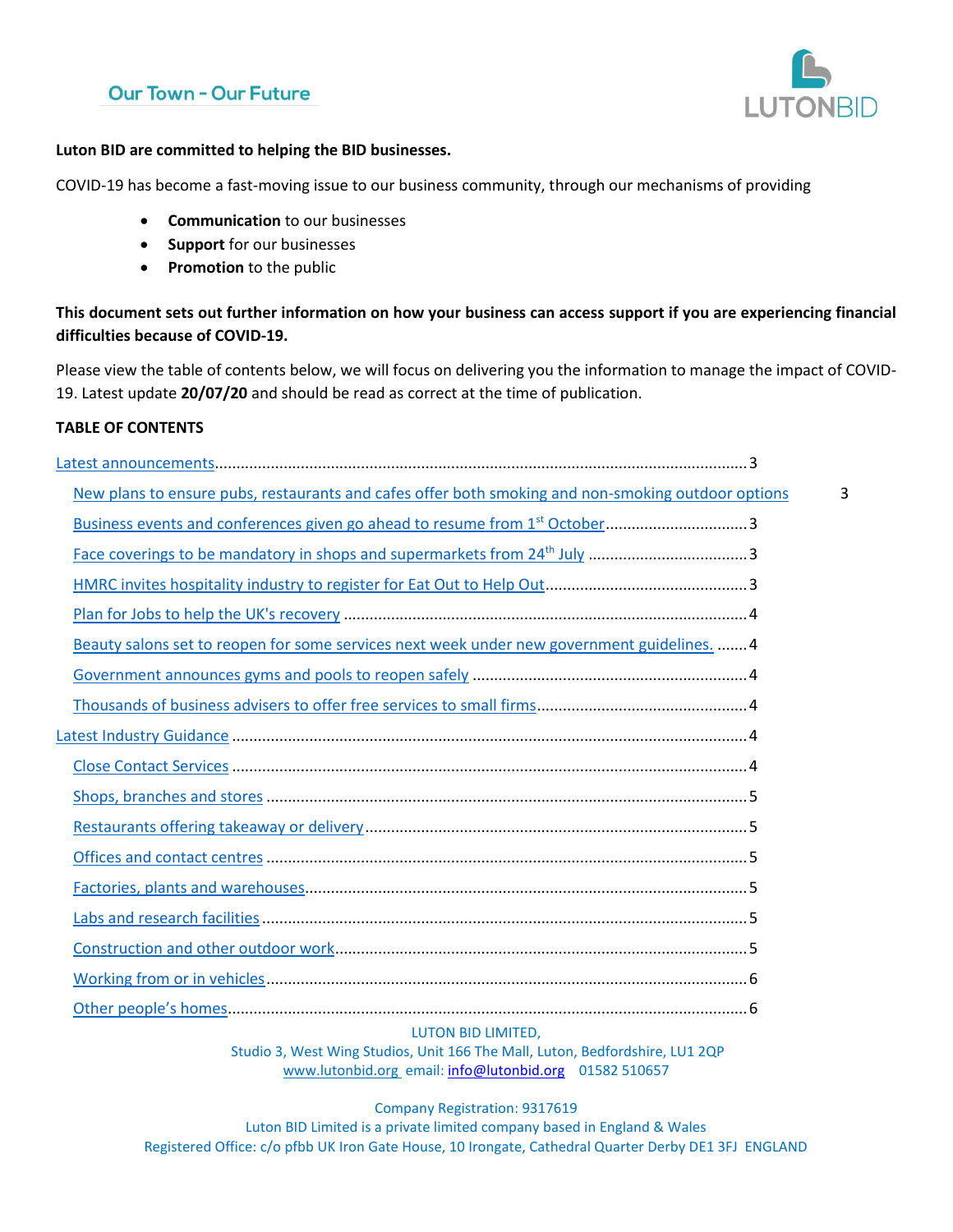| Small or Medium Sized Business - Coronavirus Business Interruption Loan Scheme 7 |  |
|----------------------------------------------------------------------------------|--|
|                                                                                  |  |
|                                                                                  |  |
|                                                                                  |  |
|                                                                                  |  |
|                                                                                  |  |
|                                                                                  |  |
|                                                                                  |  |
|                                                                                  |  |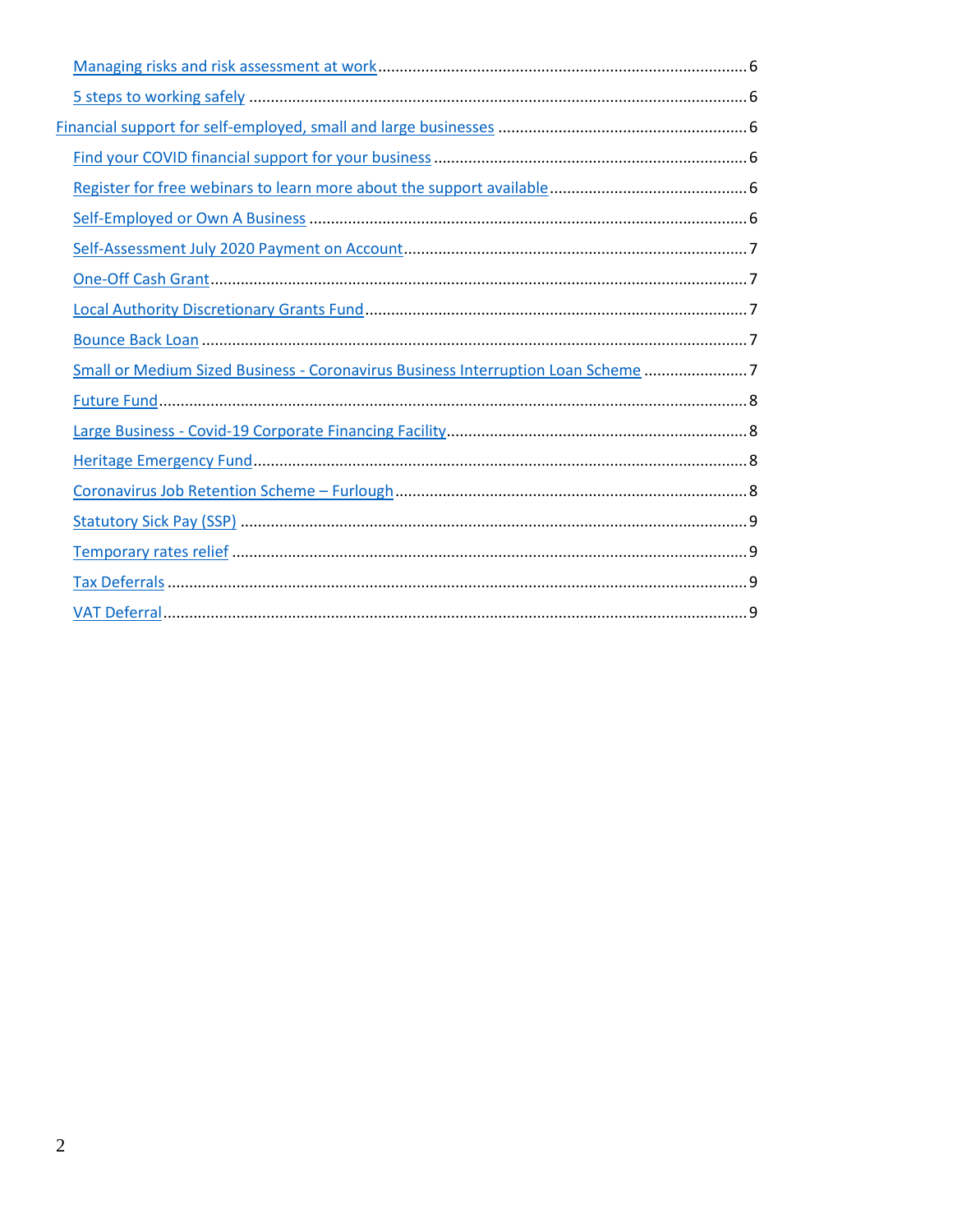# <span id="page-2-0"></span>Latest announcements

# <span id="page-2-1"></span>*New plans to ensure pubs, restaurants and cafes offer both smoking and non-smoking outdoor*

#### *options*

People using pubs, restaurants and cafes will soon have greater freedom to choose non-smoking outdoor areas following an amendment tabled to legislation in Parliament.

- Pubs, cafes and restaurants to offer choices for smokers and non-smokers as part of new bill
- Plans will help premises reassure all customers that they are open for businesses

Under the Business and Planning Bill, the Government had already set out a range of measures to help these vital businesses safely reopen and get staff back to work by making it quicker, easier and cheaper to operate outside. For further information please click [here.](https://www.gov.uk/government/news/new-plans-to-ensure-pubs-restaurants-and-cafes-offer-both-smoking-and-non-smoking-outdoor-options?utm_source=a96eafc5-e2cf-4308-b09d-80cbeec1c163&utm_medium=email&utm_campaign=govuk-notifications&utm_content=daily)

# <span id="page-2-2"></span>*Business events and conferences given go ahead to resume from 1st October*

Business events, conferences and events centres will be given the go ahead to reopen on 1<sup>st</sup> October 2020 adhering to social distancing.

- Government to begin pilots to help plan how best to restart indoor business events
- New guidance outlines how the nation's conference venues can get back up and running safely

A number of pilots will take place at event venues across the country to plan for a return to large-scale events and test how best to implement social distancing practises. Details of these pilots will be finalised in partnership with the sector in the coming weeks. For further information please click [here.](https://www.gov.uk/government/news/business-events-and-conferences-given-go-ahead-to-resume-from-1-october?utm_source=7dff2dda-89ad-45e3-a1a9-7e6a9fc00064&utm_medium=email&utm_campaign=govuk-notifications&utm_content=daily)

# <span id="page-2-3"></span>*Face coverings to be mandatory in shops and supermarkets from 24th July*

The UK Government has been urging people to wear face coverings in confined spaces such as shops since early May and they have already been made compulsory on public transport in England since mid-June. Wearing a face covering in shops and supermarkets is to be made mandatory in England in a fresh move to stop the spread of the coronavirus, the UK Government has announced. Anyone failing to comply with the order – which comes into force on July 24 – could face a fine of up to £100 The regulations will be made under the Public Health (Control of Disease) Act 1984, with a maximum fine of £100 – reduced to £50 if it is paid within 14 days. For further information please click [here.](https://www.gov.uk/government/speeches/face-coverings-to-be-mandatory-in-shops-and-supermarkets-from-24-july?utm_source=c6b2ee0b-9d00-4bab-9401-7e2afb1f6d21&utm_medium=email&utm_campaign=govuk-notifications&utm_content=daily)

Guidance has been provided to explain when to wear a face covering and how to make one, For further information please click [here.](https://www.gov.uk/government/publications/face-coverings-when-to-wear-one-and-how-to-make-your-own/face-coverings-when-to-wear-one-and-how-to-make-your-own)

# <span id="page-2-4"></span>*HMRC invites hospitality industry to register for Eat Out to Help Out*

Restaurants and other establishments serving food for on-premises consumption can now sign up to a new government initiative aimed at protecting jobs in the hospitality industry and encouraging people to safely return to dining out. For further information please click [here.](https://www.gov.uk/government/publications/get-more-information-about-the-eat-out-to-help-out-scheme/get-more-information-about-the-eat-out-to-help-out-scheme)

Find out how to register your restaurant or establishment for the Eat Out to Help Out Scheme. You'll need a Government Gateway user ID and password for your business. If you do not have one, you can create one when you register. For further information please click [here.](https://www.gov.uk/guidance/register-your-establishment-for-the-eat-out-to-help-out-scheme?utm_source=4783ef6b-1939-4072-8311-f58a0a39e451&utm_medium=email&utm_campaign=govuk-notifications&utm_content=daily)

Posters, images and other promotional materials for use by establishments who are taking part in the Eat Out To Help Out Scheme can be found [here.](https://www.gov.uk/government/publications/eat-out-to-help-out-scheme-promotional-materials?utm_source=eca9b856-2878-4866-8cd8-8cca1cba1c39&utm_medium=email&utm_campaign=govuk-notifications&utm_content=daily)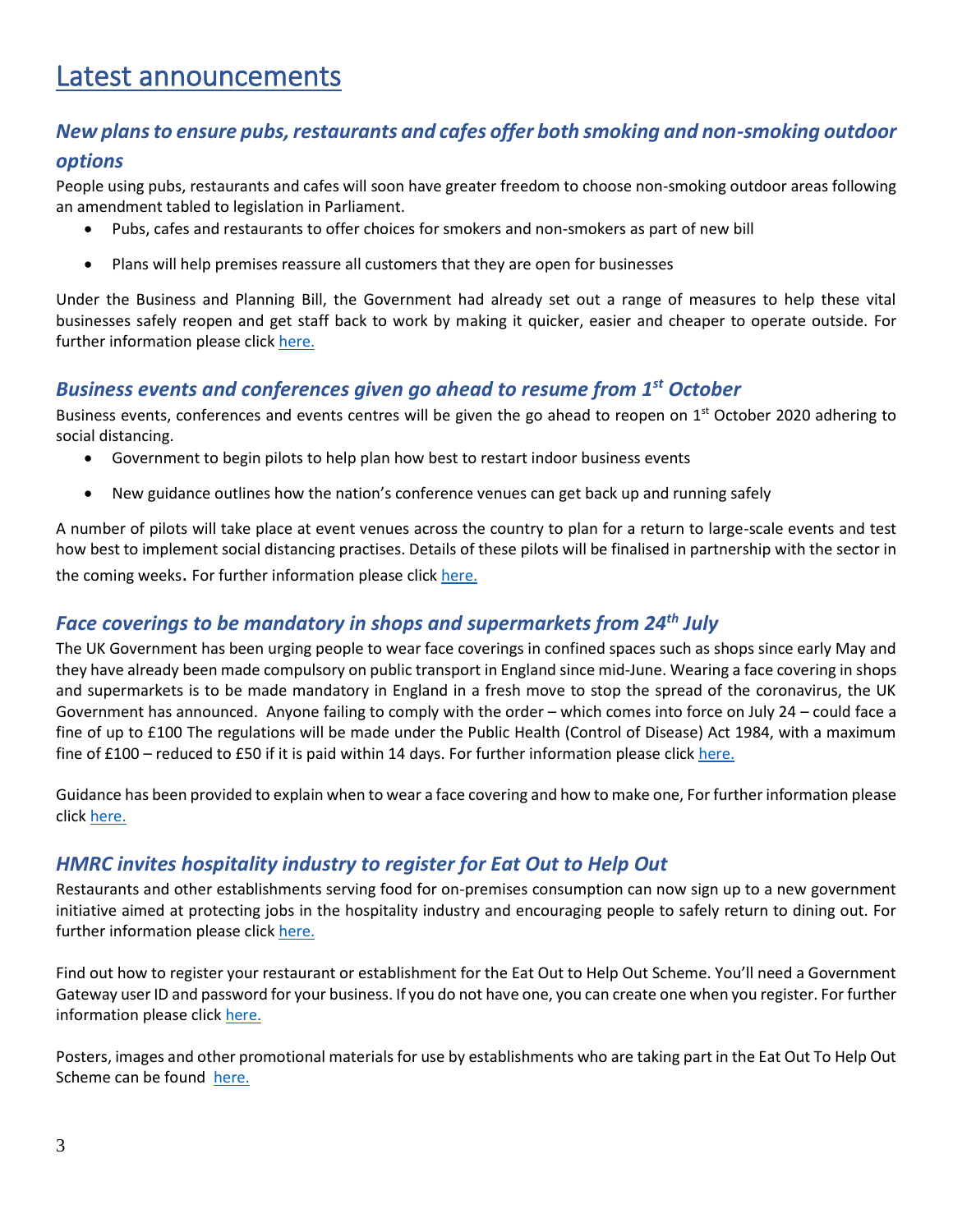# <span id="page-3-0"></span>*Plan for Jobs to help the UK's recovery*

The Chancellor announced a package of measures to support jobs in every part of the country, give businesses the confidence to retain and hire, and provide people with the tools they need to get better jobs.

- Jobs Retention Bonus for businesses bringing back furloughed employees.
- Kickstart Scheme. To support young people (16-24) in newly created jobs
- The government will pay employers £1,000 to take on trainees
- The government will pay employers to create new Apprenticeships

Measures to support Hospitality Sector:

- VAT on food, accommodation and attractions will be cut from 20% to 5%
- During August, everyone will be able to receive an 'Eat out to help out discount'. At any participating business, customers will receive a 50% discount up to £10 per head, Monday to Wednesday

For a more detailed summary please clic[k here.](https://www.gov.uk/government/news/rishis-plan-for-jobs-will-help-britain-bounce-back)

The Chancellor sets out a Plan for Jobs to Parliament on 8 July 2020. To view the full 'Plan for Jobs ' documents please click [here.](https://assets.publishing.service.gov.uk/government/uploads/system/uploads/attachment_data/file/898421/A_Plan_for_Jobs__Web_.pdf)

#### <span id="page-3-1"></span>*Beauty salons set to reopen for some services next week under new government guidelines.*

Businesses including beauty salons, nail bars and tattoo studios can reopen safely from Monday 13 July. Only services that do not involve work in the highest risk zone – directly in front of the face – should be made available to clients. For further information please click [here.](https://www.gov.uk/government/news/beauty-salons-set-to-reopen-for-some-services-next-week-under-new-government-guidelines)

#### <span id="page-3-2"></span>*Government announces gyms and pools to reopen safely*

Outdoor pools can reopen to the public from 11 July followed by indoor gyms, pools and leisure centres on 25 July. Venues must ensure they can enable customers, staff and volunteers to maintain social distancing before, during and after participation. For further information please click [here.](https://www.gov.uk/government/news/government-announces-gyms-and-pools-to-reopen-safely)

#### <span id="page-3-3"></span>*Thousands of business advisers to offer free services to small firms*

Thousands of expert professional and business services advisers have signed up to offer free online advice to help small businesses bounce back from coronavirus (COVID-19). Advice offered will include bespoke, specialist assistance from accountancy, legal, and advertising to marketing, recruitment and digital to help businesses adapt to difficult circumstances and to bounce back as the UK economy recovers. For further information please click [here.](https://www.gov.uk/government/news/thousands-of-business-advisers-to-offer-free-services-to-small-firms)

Coronavirus support for business from outside government- Public bodies, organisations and charities have produced additional resources that may be useful to employers and employees. For further information please click [here.](https://www.gov.uk/guidance/coronavirus-support-for-business-from-outside-government?utm_source=72217b78-158a-420e-8410-76f6f8136e8c&utm_medium=email&utm_campaign=govuk-notifications&utm_content=daily)

# <span id="page-3-4"></span>Latest Industry Guidance

## <span id="page-3-5"></span>*Close Contact Services*

Guidance for people who provide close contact services, including hairdressers, barbers, beauticians, tattooists, sports and massage therapists, dress fitters, tailors and fashion designers.

- For further information please click [here.](https://www.gov.uk/guidance/working-safely-during-coronavirus-covid-19/close-contact-services)
- To download the guidance in a PDF version clic[k here.](https://assets.publishing.service.gov.uk/media/5ef2889986650c12970e9b57/Keeping-workers-and-clients-safe-during-covid-19-close-contact-services-230620.pdf)
- To download the poster to display in your workplace to show you have followed the guidance click [here.](https://assets.publishing.service.gov.uk/media/5ef2895ee90e075c5582f4d1/staying-covid-19-secure-accessible.pdf)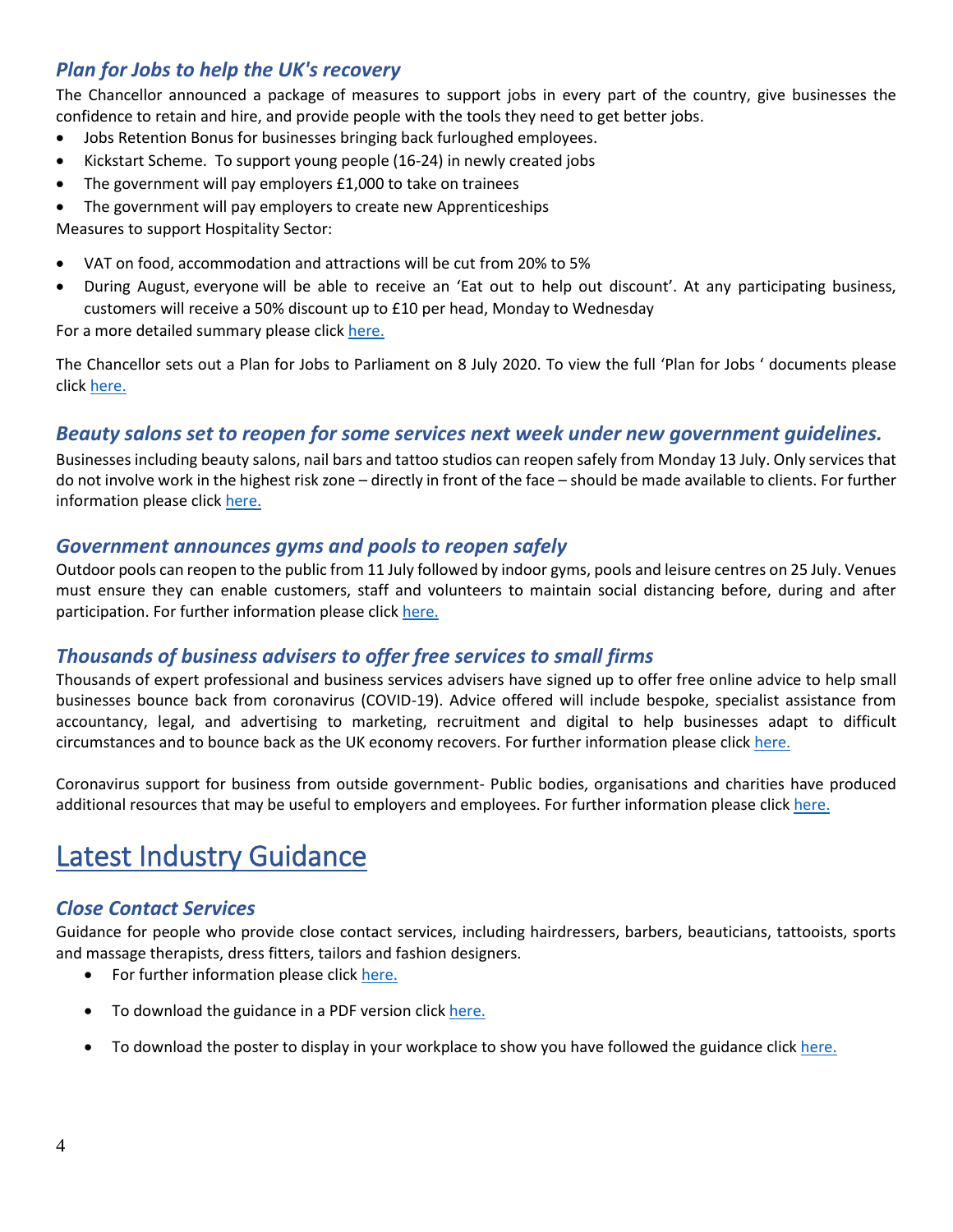# <span id="page-4-0"></span>*Shops, branches and stores*

Guidance for people who work in or run shops, branches, stores or similar environments. The guidance for retail businesses that are currently closed is to enable businesses to plan for when they can re-open.

- For further information click [here.](https://www.gov.uk/guidance/working-safely-during-coronavirus-covid-19/shops-and-branches)
- To download the guidance in a PDF version clic[k here.](https://assets.publishing.service.gov.uk/media/5eb9703de90e07082fa57ce0/working-safely-during-covid-19-shops-branches-110520.pdf)
- To download the poster to display in your workplace to show you have followed the guidance click [here.](https://assets.publishing.service.gov.uk/media/5ef2895ee90e075c5582f4d1/staying-covid-19-secure-accessible.pdf)

## <span id="page-4-1"></span>*Restaurants offering takeaway or delivery*

This guidance applies to any food preparation or food service setting where food is sold for takeaway or delivery. For example, bars, pubs, cafes, food to go, mobile catering, etc.

It also applies to the food services provided by businesses. It does not apply to food preparation or food service in clinical or healthcare settings.

- For further information click [here.](https://www.gov.uk/guidance/working-safely-during-coronavirus-covid-19/restaurants-offering-takeaway-or-delivery)
- To download the guidance in a PDF version clic[k here.](https://assets.publishing.service.gov.uk/media/5eb96e8e86650c278b077616/working-safely-during-covid-19-restaurants-takeaway-delivery-110520.pdf)
- To download the poster to display in your workplace to show you have followed the guidance click [here.](https://assets.publishing.service.gov.uk/media/5ef2895ee90e075c5582f4d1/staying-covid-19-secure-accessible.pdf)

#### <span id="page-4-2"></span>*Offices and contact centres*

Guidance for people who work in or run businesses from indoor environments such as offices and contact centres.

- For further information click [here.](https://www.gov.uk/guidance/working-safely-during-coronavirus-covid-19/offices-and-contact-centres)
- To download the guidance in a PDF version clic[k here.](https://assets.publishing.service.gov.uk/media/5eb97e7686650c278d4496ea/working-safely-during-covid-19-offices-contact-centres-110520.pdf)
- To download the poster to display in your workplace to show you have followed the guidance click [here.](https://assets.publishing.service.gov.uk/media/5ef2895ee90e075c5582f4d1/staying-covid-19-secure-accessible.pdf)

#### <span id="page-4-3"></span>*Factories, plants and warehouses*

The guidance for people who work in or run factories, plants and warehouses provides advice for employers, employees and the self-employed on how they need to adapt their business to comply with the UK government's social distancing guidelines.

- For further information please click [here.](https://www.gov.uk/guidance/working-safely-during-coronavirus-covid-19/factories-plants-and-warehouses)
- To download the guidance in a PDF version clic[k here.](https://assets.publishing.service.gov.uk/media/5eb965d5d3bf7f5d3c74a2dd/working-safely-during-covid-19-factories-plants-warehouses-110520.pdf)
- To download the poster to display in your workplace to show you have followed the guidance click [here.](https://assets.publishing.service.gov.uk/media/5ef2895ee90e075c5582f4d1/staying-covid-19-secure-accessible.pdf)

#### <span id="page-4-4"></span>*Labs and research facilities*

Labs and research facilities require on site collaboration between people, often in close proximity. To see further information on guidance for people who work in or run indoor labs, research facilities and similar environments.

- For further information please click click [here.](https://www.gov.uk/guidance/working-safely-during-coronavirus-covid-19/labs-and-research-facilities)
- To download the guidance in a PDF version clic[k here.](https://assets.publishing.service.gov.uk/media/5eb9752086650c2799a57ac5/working-safely-during-covid-19-labs-research-facilities-110520.pdf)
- To download the poster to display in your workplace to show you have followed the guidance click [here.](https://assets.publishing.service.gov.uk/media/5ef2895ee90e075c5582f4d1/staying-covid-19-secure-accessible.pdf)

#### <span id="page-4-5"></span>*Construction and other outdoor work*

Guidance for people who work in construction or run outdoor working environments.

- For further information please click [here](https://www.gov.uk/guidance/working-safely-during-coronavirus-covid-19/construction-and-other-outdoor-work)
- To download the guidance in a PDF version clic[k here.](https://assets.publishing.service.gov.uk/media/5eb961bfe90e070834b6675f/working-safely-during-covid-19-construction-outdoors-110520.pdf)
- To download the poster to display in your workplace to show you have followed the guidance click [here.](https://assets.publishing.service.gov.uk/media/5ef2895ee90e075c5582f4d1/staying-covid-19-secure-accessible.pdf)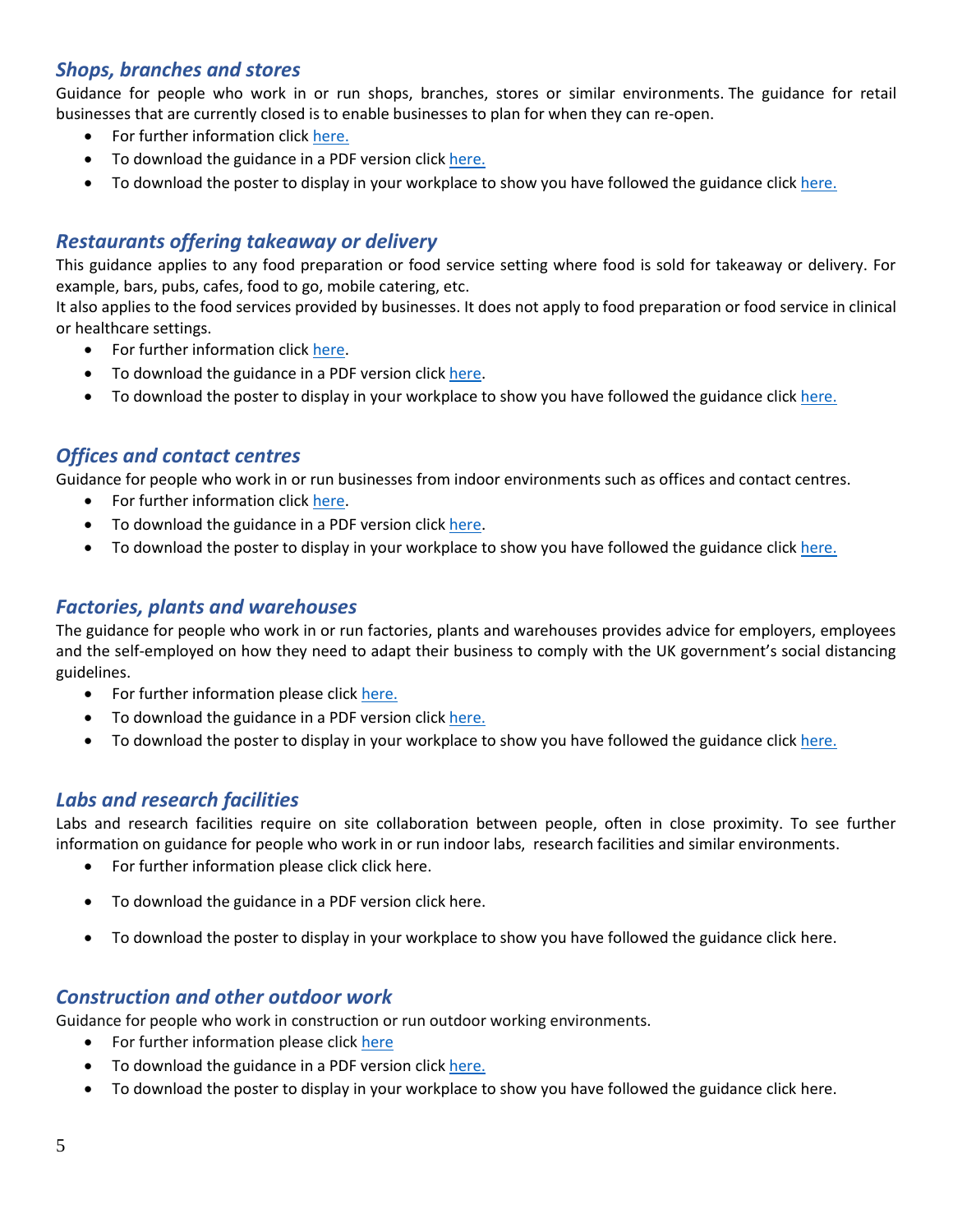## <span id="page-5-0"></span>*Working from or in vehicles*

This guideline relates to people working in or from a vehicle, including couriers, mobile workers, field forces, etc.

- For further information please click [here](https://www.gov.uk/guidance/working-safely-during-coronavirus-covid-19/vehicles).
- To download the guidance in a PDF version click [here](https://assets.publishing.service.gov.uk/media/5eb96cd6d3bf7f5d3a907e58/working-safely-during-covid-19-vehicles-110520.pdf)[.](https://assets.publishing.service.gov.uk/media/5eb96cd6d3bf7f5d3a907e58/working-safely-during-covid-19-vehicles-110520.pdf)
- To download the poster to display in your workplace to show you have followed the guidance click [here.](https://assets.publishing.service.gov.uk/media/5ef2895ee90e075c5582f4d1/staying-covid-19-secure-accessible.pdf)

#### <span id="page-5-1"></span>*Other people's homes*

Various people work in complex environment due to the varied employment relationships, including the self-employed, employers and agencies. This guidance applies to those working in, visiting or delivering to home environments. These include, but are not limited to, people working in the following areas:

- in home workers such as repair services, fitters, meter readers, plumbers, cleaners, cooks and surveyors (this is not an exhaustive list)
- to home services such as delivery drivers momentarily at the door

This guidance does not directly apply to nannies who spend all their time with one household, or to their employers.

- For further information please click [here.](https://www.gov.uk/guidance/working-safely-during-coronavirus-covid-19/homes)
- To download the guidance in a PDF version click [here](https://assets.publishing.service.gov.uk/media/5eb967e286650c2791ec7100/working-safely-during-covid-19-other-peoples-homes-110520.pdf).
- To download the poster to display in your workplace to show you have followed the guidance click [here.](https://assets.publishing.service.gov.uk/media/5ef2895ee90e075c5582f4d1/staying-covid-19-secure-accessible.pdf)

#### <span id="page-5-2"></span>*Managing risks and risk assessment at work*

A brief guide on to controlling risks in the workplace, for further information on the Health and Safety Executive please click [here.](https://www.hse.gov.uk/simple-health-safety/risk/index.htm)

#### <span id="page-5-3"></span>*5 steps to working safely*

The government, in consultation with industry, has produced guidance to help ensure workplaces are as safe as possible. Practical actions for businesses to take based on 5 main steps. To view these 5 steps please click [here.](https://www.gov.uk/guidance/working-safely-during-coronavirus-covid-19/5-steps-to-working-safely)

# <span id="page-5-4"></span>Financial support for self-employed, small and large businesses

## <span id="page-5-5"></span>*Find your COVID financial support for your business*

You may be eligible for loans, tax relief and cash grants. Use the [business](https://www.gov.uk/business-coronavirus-support-finder) support finder to see what support is available for you and your business.

#### <span id="page-5-6"></span>*Register for free webinars to learn more about the support available*

Take advantage of the free webinars that have been launched by HMRC to help and support if your business is affected by coronavirus (COIVD -19). To register and watch the free the webinars please click [here.](https://www.gov.uk/guidance/help-and-support-if-your-business-is-affected-by-coronavirus-covid-19?utm_source=a4b7c6f4-7063-4d88-957b-b68d6480a86d&utm_medium=email&utm_campaign=govuk-notifications&utm_content=daily)

#### <span id="page-5-7"></span>*Self-Employed or Own A Business*

If you're self-employed or a member of a partnership and have been adversely affected by coronavirus (COVID-19) find out if you can use the Self-Employment Income Support Scheme to claim a grant. The scheme will allow you to claim a taxable grant of 80% of your average monthly trading profits, paid out in a single instalment covering 3 months, and capped at £7,500 altogether. This is a temporary scheme, but it may be extended. To view further details please clic[k here.](https://www.gov.uk/guidance/claim-a-grant-through-the-coronavirus-covid-19-self-employment-income-support-scheme#other-help-you-can-get) If you are self-employed or own a business and you are concerned about not being able to pay your tax bills because of COVID-19, you may be eligible for support through Her Majesty's Revenue and Customs' (HMRC) Time to Pay service: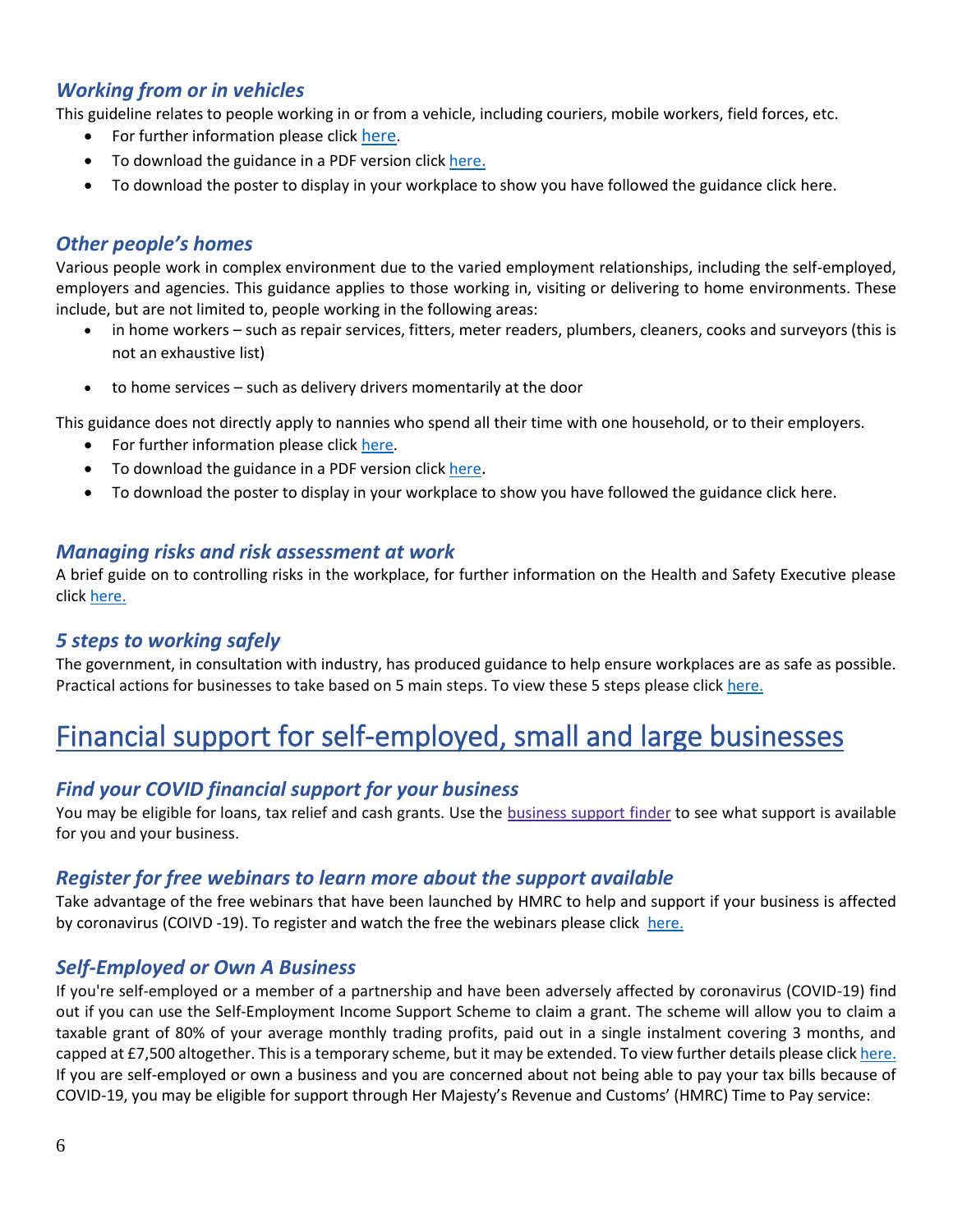- If you think you or your business is eligible for support through Time to Pay, you can call the following helpline number to get practical help and advice: **0800 0159 559**.
- To view further details please click [here.](https://www.gov.uk/government/news/tax-helpline-to-support-businesses-affected-by-coronavirus-covid-19)

# <span id="page-6-0"></span>*Self-Assessment July 2020 Payment on Account*

Generally self-employed individuals who file an annual tax return under self-assessment are required to make two 'payments of account' during the year, which are advance payments on their tax bill: by 31 January and by 31 July.31 In his statement on 20 March the Chancellor announced that the next self-assessment payments will be deferred until January 2021.

All income tax payments due in July 2020 under self-assessment are deferred to January 2021. All self-employed persons are eligible, and do not need to make an application for deferring this payment. No penalties or interest for late payment are to be charged in the deferral period.

Details are given on the Government's Business Support site to view further details please click [here.](https://www.businesssupport.gov.uk/income-tax-deferral-for-the-self-employed/)

HMRC has set up a dedicated COVID19 helpline for advice and support. The helpline number is **0800 0159 559**. Opening hours are Monday to Friday 8am to 8pm, and Saturday 8am to 4pm. The helpline will not be available on Bank Holiday

# <span id="page-6-1"></span>*One-Off Cash Grant*

- If your business is in the **retail, hospitality, leisure sector & professional service** in England, then you may also be entitled to a cash grant. If you have a property with a rateable value of less than £15,000 then you will be entitled to a grant of £10,000, whether or not you are entitled to small business rate relief or rural rate relief. If you have a property with a rateable value of between £15,000 and £51,000 then you will be entitled to a cash grant of £25,000.
- Your local authority will write to you if you are eligible for this grant by April, to view further details please clic[k here.](https://www.gov.uk/government/publications/guidance-to-employers-and-businesses-about-covid-19/covid-19-support-for-businesses)
- Guidance for businesses setting out details of the Small Business Grants Fund (SBGF) and Retail, Hospitality and Leisure Grant Fund (RHLGF) has been made available. To view further details please click [here](https://www.gov.uk/government/publications/coronavirus-covid-19-business-support-grant-funding-guidance-for-businesses)

# <span id="page-6-2"></span>*Local Authority Discretionary Grants Fund*

- Small and micro businesses with fixed property costs that are not eligible for the Small Business Grant Fund or the Retail, Hospitality and Leisure Grant Fund may be eligible for the Discretionary Grants Scheme.
- •
- You can get a grant of £25,000, £10,000 or any amount under £10,000.
- Your local council will run an application process and decide whether to offer you a grant. To view further details please click [here.](https://www.gov.uk/guidance/apply-for-the-coronavirus-local-authority-discretionary-grants-fund)
- To view further details on guidance to support local authorities in administering the Local Authority Discretionary Grants Fund please click [here.](https://assets.publishing.service.gov.uk/government/uploads/system/uploads/attachment_data/file/887310/local-authority-discretionary-fund-la-guidance-v2.pdf)

#### <span id="page-6-3"></span>*Bounce Back Loan*

- The Bounce Back Loan scheme will help small and medium-sized businesses to borrow between £2,000 and £50,000.
- The government will guarantee 100% of the loan and there will not be any fees or interest to pay for the first 12 months.
- Loan terms will be up to 6 years. No repayments will be due during the first 12 months.
- The government will work with lenders to agree a low rate of interest for the remaining period of the loan
- To view further details please click [here.](https://www.gov.uk/guidance/apply-for-a-coronavirus-bounce-back-loan)

## <span id="page-6-4"></span>*Small or Medium Sized Business - Coronavirus Business Interruption Loan Scheme*

• If your small-or medium-sized business in England is facing cash flow issues as a result of COVID-19, Coronavirus Business Interruption Loan Scheme (CBILS) is a new scheme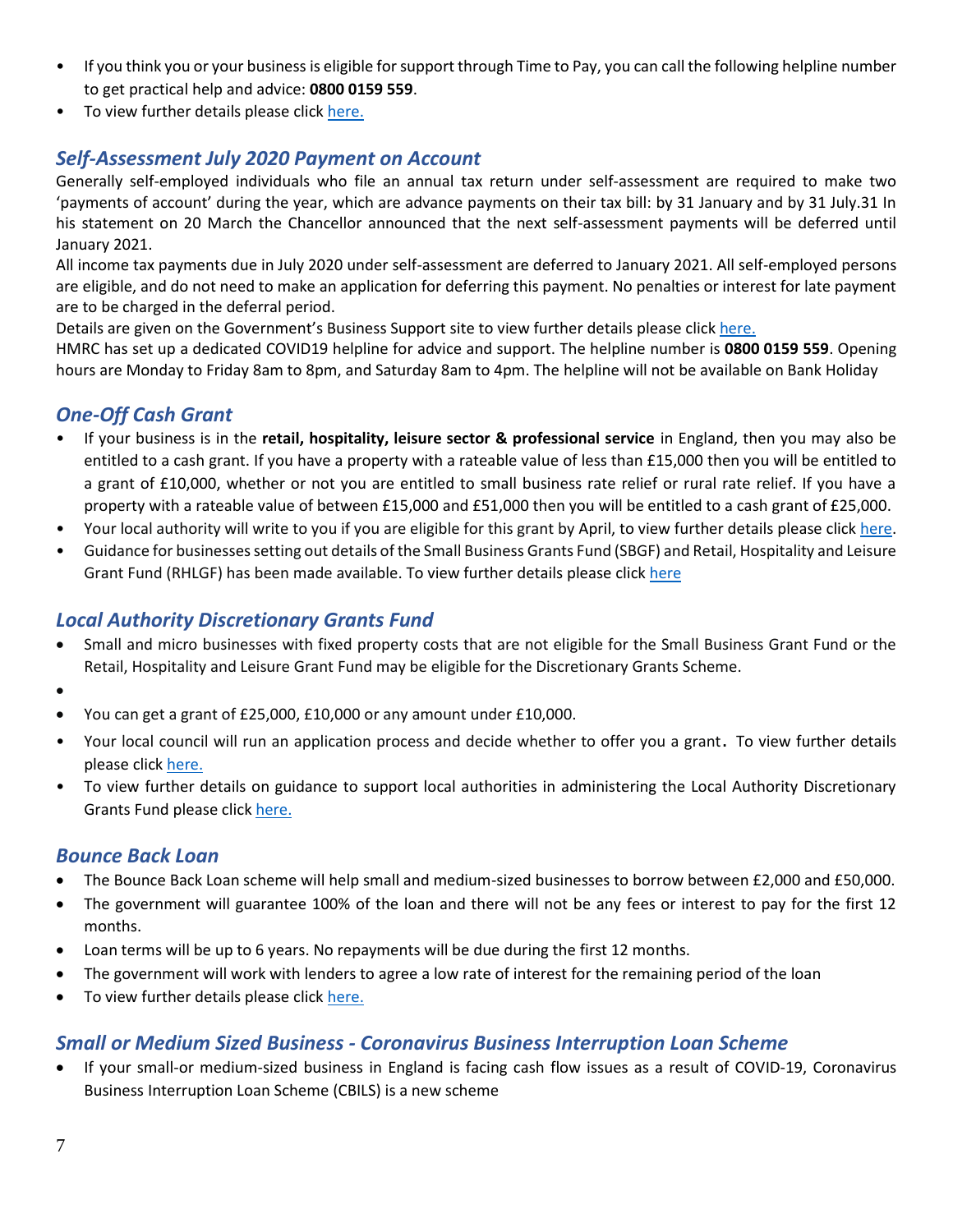- Announced by The Chancellor at Budget 2020 a new temporary Coronavirus Business Interruption Loan Scheme has now been launched, delivered by the British Business Bank.
- Businesses from all sectors can apply for the full amount of the facility, the maximum value of a facility provided under the scheme will be £5m, available on repayment terms of up to six years.
- To view further details please click [here.](https://www.british-business-bank.co.uk/ourpartners/coronavirus-business-interruption-loan-scheme-cbils/)

#### <span id="page-7-0"></span>*Future Fund*

- The Future Fund will provide government loans to UK-based companies ranging from £125,000 to £5 million, subject to at least equal match funding from private investors.
- These convertible loans may be a suitable option for businesses that rely on equity investment and are unable to access the Coronavirus Business Interruption Loan Scheme.
- The scheme will be delivered in partnership with the British Business Bank. To view further details please click [here.](https://www.gov.uk/government/news/future-fund-launches-today)
- To view if your eligible please clic[k here.](https://www.gov.uk/guidance/future-fund)
- To view the headline terms and guidance please click [here.](https://assets.publishing.service.gov.uk/government/uploads/system/uploads/attachment_data/file/880119/Convertible_Loan_Key_Terms_-__Final_Version_.pdf)

# <span id="page-7-1"></span>*Large Business - Covid-19 Corporate Financing Facility*

If you are a large business facing cash flow issues as a result of COVID-19, you may want to read the following information:

- Covid-19 Corporate Financing Facility (CCFF) to support companies which are fundamentally strong, but have been affected by a short-term funding squeeze, enabling them to continue financing their short-term liabilities.
- This facility will primarily provide bridging support to see through the temporary nature of Covid-19 related disruption
- To view further details please click [here.](https://www.gov.uk/government/publications/launch-of-covid-19-corporate-financing-facility-ccff)

## <span id="page-7-2"></span>*Heritage Emergency Fund*

The National Lottery Heritage Fund has put together a £50million fund to support the heritage sector as an immediate response to the coronavirus (COVID-19) outbreak. To view further details please clic[k here.](https://www.heritagefund.org.uk/news/heritage-emergency-fund-launches-help-sector?utm_source=Trustees%20of%20the%20National%20Heritage%20Memorial%20Fund&utm_medium=email&utm_campaign=11448846_News%26Updates-Mar20&utm_content=HEF%20news%20story&dm_i=12AA,6TDZI,SXOQTL,RAONY,1)

## <span id="page-7-3"></span>*Coronavirus Job Retention Scheme – Furlough*

The Government's Coronavirus Job Retention Scheme has gone live, with businesses able to claim up to £2,500 a month towards staff wages. Employers can apply for direct cash grants through HMRC's new online portal - with the money expected to land in their bank accounts within six working days. Further details please clic[k here.](https://www.gov.uk/government/news/coronavirus-job-retention-scheme-up-and-running?utm_source=8b1c5c91-1aed-4eca-95fe-5e7a4f4a2d59&utm_medium=email&utm_campaign=govuk-notifications&utm_content=daily)

The government's Coronavirus Job Retention Scheme will remain open until the end of October Further details please click [here.](https://www.gov.uk/government/news/chancellor-extends-furlough-scheme-until-october?utm_source=469e4bd6-b6c1-4149-a76b-97f84a86bb07&utm_medium=email&utm_campaign=govuk-notifications&utm_content=daily)

A step by step guide has been prepared to explain the information that employers need to provide to HMRC to make a claim through the Coronavirus Job Retention Scheme. It also describes the processes involved, to view please click [here.](https://assets.publishing.service.gov.uk/government/uploads/system/uploads/attachment_data/file/880376/Coronavirus_Job_Retention_Scheme_step_by_step_guide_for_employers.pdf)

To find out if you're eligible and how much you can claim to cover wages for employees on temporary leave ('furlough') [here.](https://www.gov.uk/guidance/claim-for-wage-costs-through-the-coronavirus-job-retention-scheme#contents)

Download a template if you're claiming for 100 or more employees through the Coronavirus Job Retention Scheme [here.](https://www.gov.uk/government/publications/download-a-template-if-youre-claiming-for-100-or-more-employees-through-the-coronavirus-job-retention-scheme?utm_source=39bc9a5c-5198-492e-a21a-816ef4922b17&utm_medium=email&utm_campaign=govuk-notifications&utm_content=daily)

Find out how to pay all or some of your grant back if you've overclaimed through the Coronavirus Job Retention Scheme [here.](https://www.gov.uk/guidance/pay-coronavirus-job-retention-scheme-grants-back?utm_source=d05d7002-4659-4a1a-9141-1a1eb85ced82&utm_medium=email&utm_campaign=govuk-notifications&utm_content=daily)